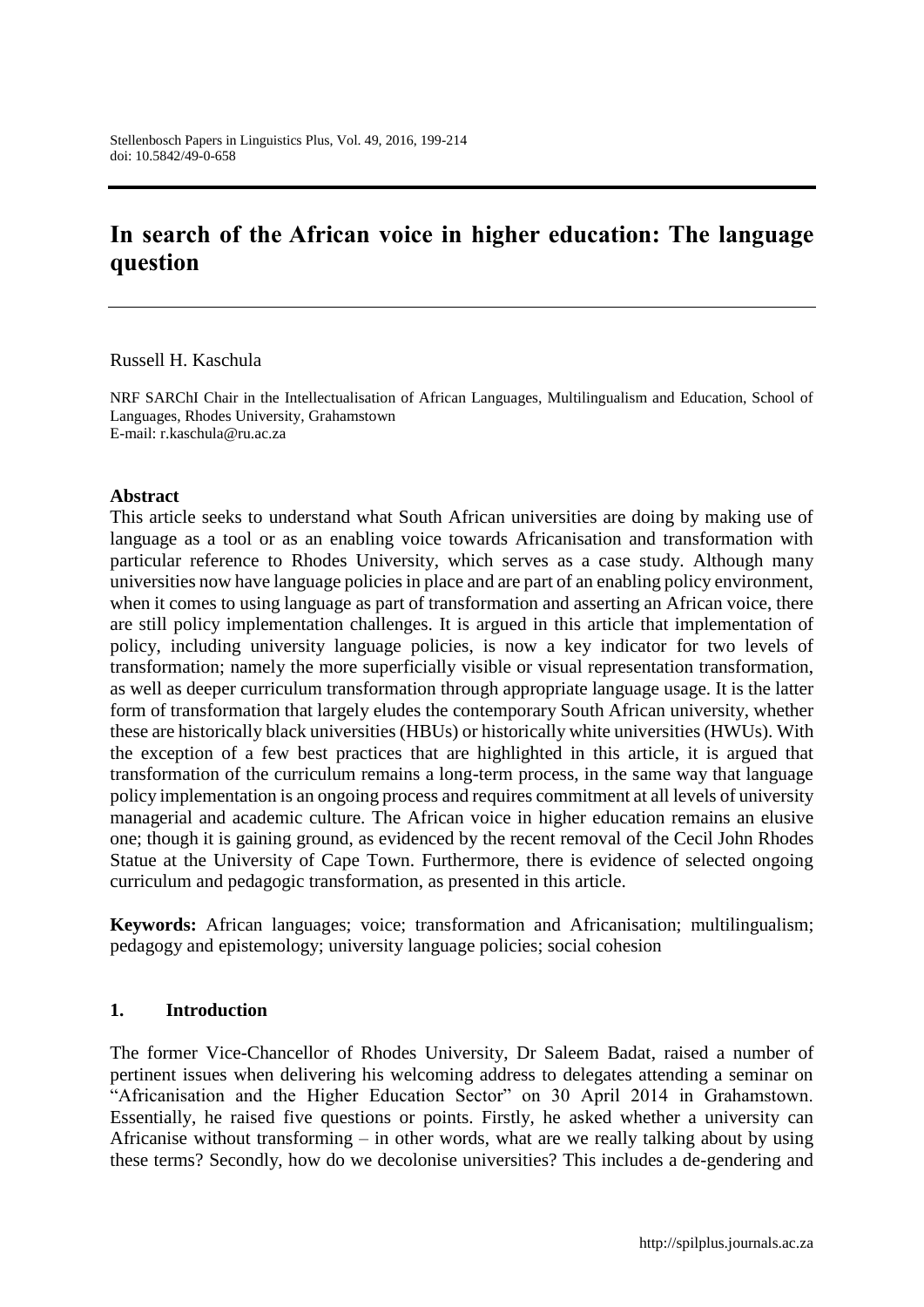de-masculinizing in building new academic cultures that embrace social inclusion and justice. Thirdly, one must debate the extent to which universities have critically analysed their traditions and cultures and engaged with pedagogic innovation at an epistemological level. Fourthly, university research and curricula need to engage with issues of transformation; lest universities simply remain in the mode of reproducing what already exists. Lastly, universities need to engage with producing students who show social accountability and who use their skills as instruments of the economy in an alternative manner to the neo-liberal globalisation epoch – students who produce fresh ideas, rather than those who simply reproduce what they are taught. Essentially, this means finding an African voice in both the political and pedagogic sense of the word.

In my view, the above questions and points can be addressed by assessing the way in which language informs how we teach and what we teach across disciplines. How do we make use of English and African languages in university lecture halls? How does the indigenous knowledge that underpins African languages, accepting Horsthemke's (2014:11) argument that all knowledge is "knowledge per se", get reflected within curricula across disciplines, from the sciences to the humanities? It is these questions that this article attempts to answer. Universities have yet to seriously consider the language question as part of a deeper transformative voice. Raymond, Butt and Townsend (1992:57) posit that "[i]n a political sense, the notion of the teacher's voice addresses the right to speak and be represented. It can represent both the unique individual and collective voice…". Arguably, at the level of tertiary education in South Africa, there may be individual voices experimenting with, for example, multilingualism (du Toit 2016). However, the collective bi- or multilingual voice at tertiary level, and to a lesser extent at school level, does not yet exist, with the exception of schools and universities that have used Afrikaans as a medium of instruction, and more recently alongside English. This is confirmed by Anthonissen (2013:34), where she states that even if "…in decline in many public domains…", Afrikaans remains an important language of cognition alongside English. The term "multilingualism" has recently been defined by Stavans and Hoffman (2015:2), where they state that "…multilingualism is taken in its literal meaning: the presence of more than two languages either in individuals or in society". Another way of viewing multilingualism is that it is the existence of or the ability to use more than one language; and can be found at individual, societal, institutional, national-territorial, or sub-regional/international levels. The latter view is used as a position of departure in this article.

Building on this notion of multilingualism, South African universities should be thinking of intellectualising selected African languages to be used as media of instruction where the majority of students speak such a language and are proficient in it as a mother tongue. The term "intellectualisation" is a contentious one, but in this instance, it is taken to mean the entrenchment of both corpus and status language planning; in other words, developing linguistic repertoires in a language as well as academic visibility. The notion of the intellectualisation of languages is the applied sociolinguistic equivalent of the political agenda regarding the empowerment of languages. It targets the usability and actual use of any language in all semantic and pragmatic domains; particularly in education. This term implies that African languages already have intellectual content and form to draw on in furthering this intellectualisation process.

The intellectualisation process at universities should be done in the interests of better cognition and conceptual understanding, which are the core business of any university, whether located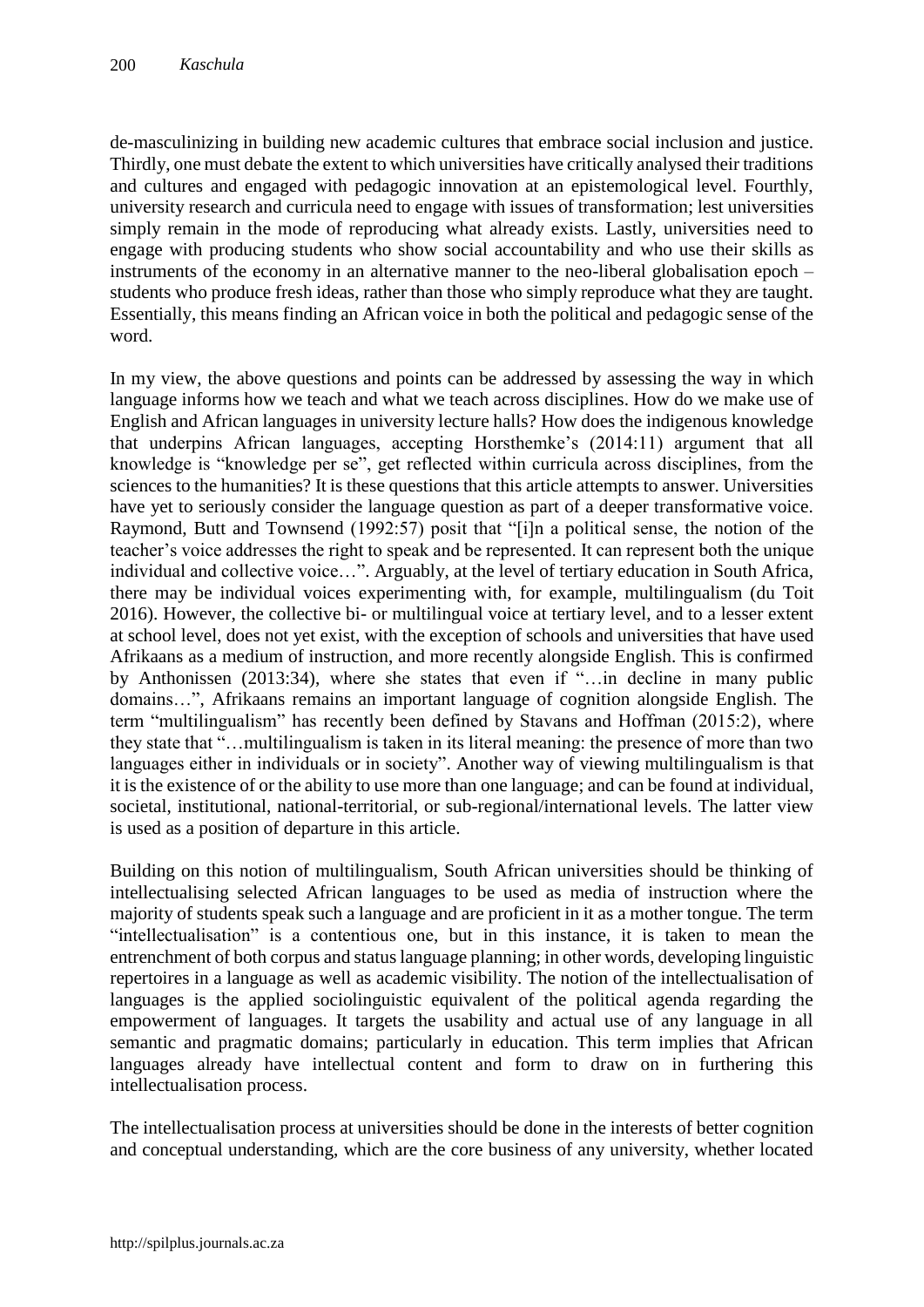in China and teaching in Chinese, or in Germany and teaching in German. Busch, Busch and Press (2014:311) refer to Alexander's notion of "intellectualisation" of African languages as a way forward. This additive, mother-tongue-based language of instruction policy has already been proposed in policy documents at the University of KwaZulu-Natal, which is forging ahead with its compulsory isiZulu language-learning policy; thereby bringing the student back to the centre of the debate of what role the university actually serves in South African society, and what type of student should be graduated. What stops a history class (dealing with Eastern Cape history), for example, from being taught and examined in isiXhosa at Walter Sisulu University, where the majority of students and the lecturer are isiXhosa-speaking? The answer is simple. It is not the lack of isiXhosa vocabulary, but rather the neo-colonial, silenced or oppressed voice and attitudes of students who embrace the hegemony of English no matter what the intellectual cost to themselves, and lecturers as well as a minority of students (often monolingual) who do not wish to experiment with multilingualism in the sense of embracing language as a resource. They represent what could be referred to as a silent and often distorted monolingual English voice in a naturally noisy multilingual African environment. They rather resort to seeing language or multilingualism as a problem, and therefore as something to be avoided in the lecture halls and tutorials (Ruíz 1984). According to Wolff (2013:12), these negative attitudes towards multilingualism and multiculturalism "…have meanwhile turned into self-fulfilling prophecies which are prohibitive to the empowering use of African languages in high and prestigious domains… formal – and in particular higher – education, science and technology".

One needs to draw a distinction between the language of learning and teaching (LoLT), i.e. the language of instruction at South African universities, at the moment English, and how languages other than English can be used in an empowering and transformative way; in other words, to be seen as a resource rather than as an impediment. Ruíz's (1984) three orientations to language planning – namely language as a problem, language as a right, and language as a resource – constitute a theoretical framework that university language planners need to engage with. Orientation refers to "a complex of dispositions toward language and its role, and toward languages and their role in society" (Ruíz 1984:16). The crucial argument is that the significant role of language planners is to keep these language orientations overt. The role of language planners, whether they be at universities or not, is to confirm whether these orientations have been accommodated in the existing policies, and also to advocate them in newly-established policies (Ruíz 1984:16).

## **2. What is the language question at South African universities?**

Alexander (2005:30) sums up the challenge facing South African universities as follows:

The basic idea is that a university or group of universities would be given the task of developing specific languages such as isiZulu, or isiXhosa, or Sesotho, or Setswana and over a period of 10 to 15 years…a step-by-step development and implementation plan should be formulated…such that…it will be clear when they will be able to be used as languages of tuition in specific disciplines. The decision, however, about when to begin using the languages for specific functions will be the prerogative of the relevant institutional community.

Each university must then formulate its own approach to change and transformation, language arguably being the core voice of such transformation. Makgoba and Seepe (2004:19) are of the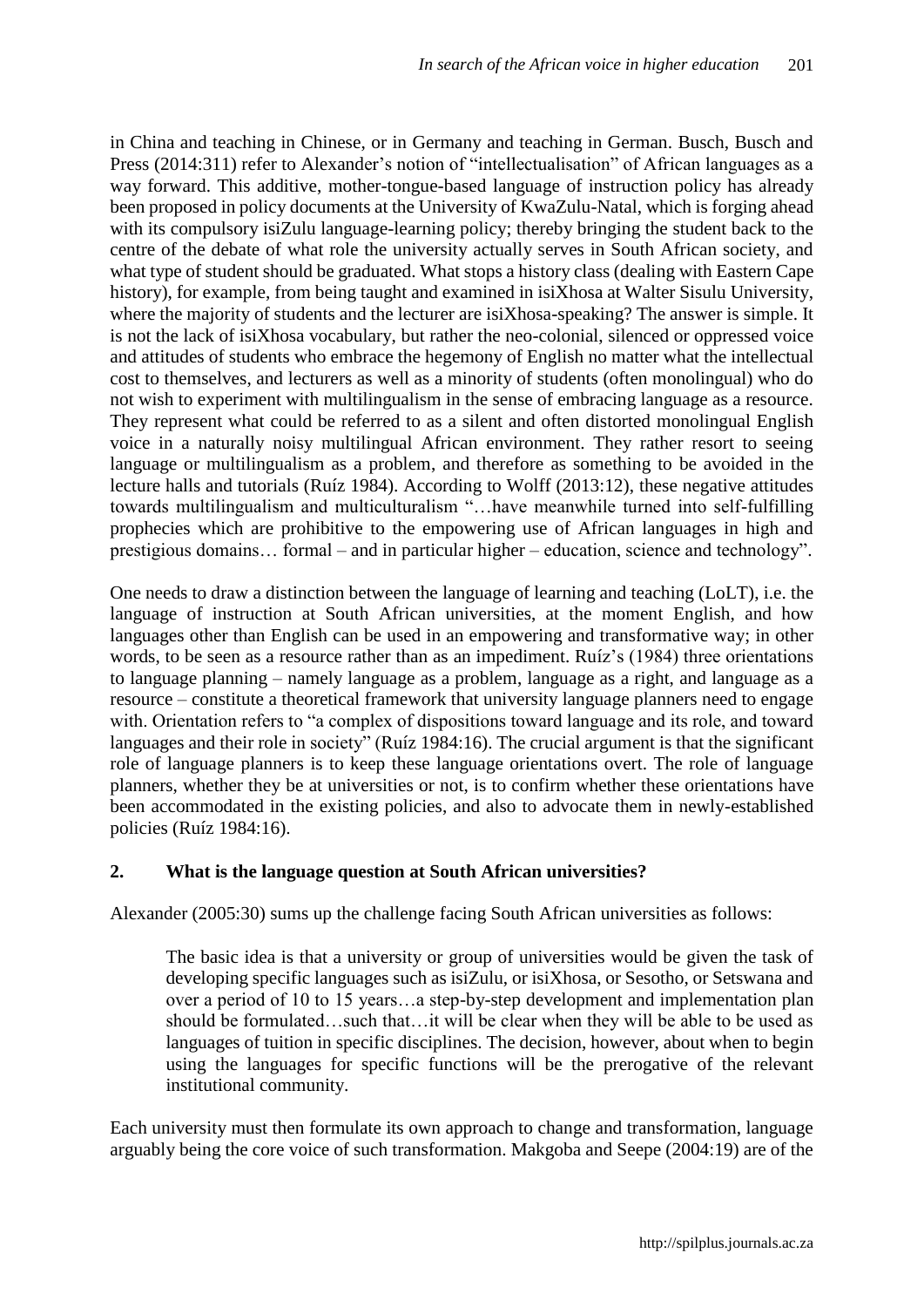opinion that Africanisation and transformation will "give us a new approach in knowledge seeking". However, change cannot be simply imposed from outside. It needs to come from within, and there must be buy-in from authorities and all stakeholders, i.e. management as well as academic and support staff, as part of what will later be referred to as "meaningful engagement" (Webb 2006). Universities and specifically curricula should no longer be defined by imperialist and colonialist ideology, but by African values and philosophy, an African voice underpinned by African languages and indigenous knowledge systems (IKS) as part of all "knowledge per se" (Horsthemke 2014).

Makgoba and Seepe (2004:18) initiated this debate on transformation as part of grappling "…with the meanings, the implications and consequences of what an African university is and ought to be". The first crucial step towards this is to create language equality and to intellectualise African languages (see also Wildsmith-Cromarty 2010). It is language that holds the key to transformation, as language is the voice and transmitter of all knowledge. The challenge is to establish what languages are to be used and heard, as well as in what contexts within higher education. A simple example would be the following: even though one may be teaching a course in English-language linguistics, when dealing with the concept of a language, a variety, or a dialect, there is no reason that students cannot relate this knowledge to their own mother tongues; for example isiXhosa, where a number of dialects can be found.

A further challenge in the development of African languages in higher education is at the policy level; what Elbaz (1991) refers to as "political usage" of voice. While admirable policies exist, which at a glance should ensure development of African languages and promotion of multilingualism, these policies often lack a plan for implementation, as well as directives on who should lead or drive implementation (at both national and institutional level). The other factor related to implementation is monitoring. The Language Policy on Higher Education (LPHE) and the Report on the Development of Indigenous Languages as Mediums of Instruction in Higher Education, for example, state clearly what needs to be done by institutions in promoting the development of African languages. However, there is little monitoring of the extent of compliance with the provisions of policy. The simple example is that of the formulation of institutional policy and the institutions' submission to the Ministry of Education of their five-year plan regarding the development of African languages as media of instruction. The LPHE (Department of Education 2002) requires that Higher Education Institutions (HEIs) formulate their policy with an implementation plan and publish it. The LPHE also stipulates that every five years, HEIs should provide the Ministry of Education with a report that details the extent of the implementation of their plans. While 19 of the 25 HEIs have published their policies, very few have provided the Ministry with a report on the progress of policy implementation. The essence of the argument here, though, is that the policy could be sufficient, but lacks strategies and other means to monitor compliance; thereby maintaining the status quo of the silence associated with the African voice at our universities.

It has already been alluded to above that South Africa is arguably a "policy super highway". As indicated, university language policies have been created but not policed. Kotze (2014:15) suggests that a favourable policy landscape has now emerged. There are however very few reststops along the "policy super highway" to actually engage with policies and to assess their effectiveness and appropriateness. For every policy, there should be an implementation plan, and a way of checking the success of the policy's implementation. The recent Higher Education Ministerial Committee (2013) chaired by Professor Pitika Ntuli, which looked at the use of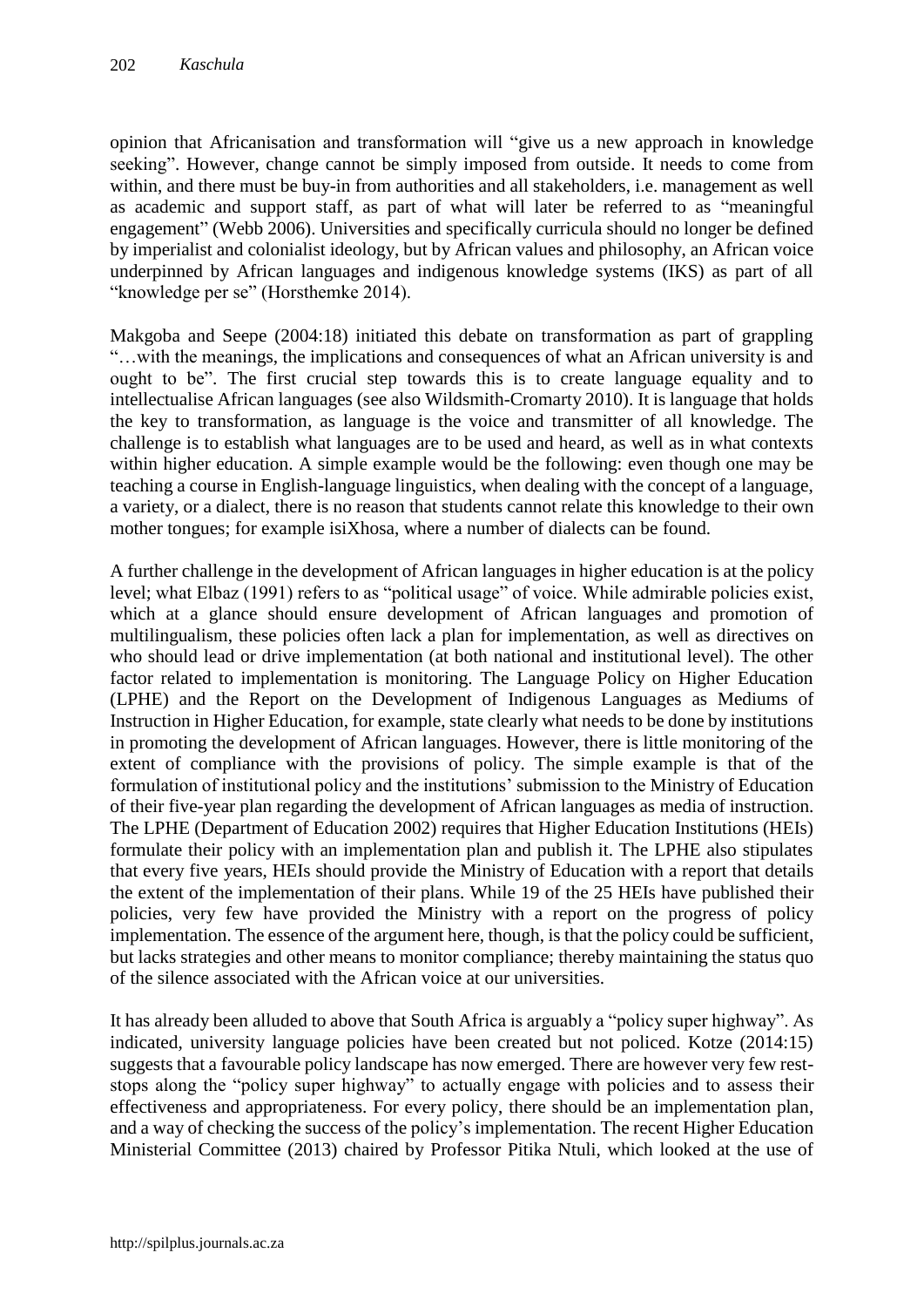African languages across campuses and assessed policy implementation, was arguably an attempt to remedy this and to hold universities accountable.

We know that national policy, particularly the Constitution of 1996, is burdened with limitation clauses such as "where possible", "where practicable", and so on. Policy at institutional level seems to take its cue from national policy and, as such, institutions seem to be able to escape some of their responsibilities towards the use and development of African languages. For example, even though Rhodes has worked hard to implement its language policy, which advocates the use of isiXhosa in academic spheres, the revised 2014 Rhodes University Language Policy contains numerous loopholes in favour of the university administration. It would seem that the reason for this is to cover the university in case of any legal court cases that may emanate from lack of implementation. On closer examination, all language policies, whether they be university policies or otherwise, seem to follow the same approach. The complexities associated with such implementation within the work environment are explicated by e.g. Anthonissen and Kaschula (1995) as well as Anthonissen (2010) in relation to medical, legal, and business settings.

There seems to be a disjuncture then between the law, namely the legislation, and the linguistic component, namely the content of the policy, which results in the actual language implementation failures. The question remains as to where the actual problem is located: Is it, for example, the policies and legislation that do not give effect to the constitutional mandate; or is it the implementation phase that is problematic? There are many policies and much legislation that deal only with languages, or that make reference to and include a section on languages. This can be viewed as an advantage. However, the number of policies does not illustrate the success in the implementation stages. It rather illustrates a failure within the implementation stage, where policies seem to overlap and carry out the same mandate. A contributing missing link is the lack of all-encompassing legislation. The Use of Offical Languages Act of 2012 (Act No 12) attempts to provide an all-encompassing piece of legislation; though it is not without its complications. Section (4)(1) requires all national departments, public entities, and public enterprises to adopt language policies within 18 months of commencement of the Act. Arguably, this will again contribute further to the "policy super highway" syndrome if proper implementation plans do not accompany such policies. Through assessment, it is clear that there is a failure to implement at our universities for a number of reasons, and that this effectively halts transformation and Africanisation. A solution that is legally sound and linguistically equipped to resolve issues and successfully implement language legislation and policies is required. It is suggested that this is the concept of 'meaningful engagement', as illustrated in the Rhodes Language Policy example in a section that follows (see Kaschula and Docrat 2014). Attempting to find a tool that has the potential to reverse the status quo and implement language policies and legislation successfully is now more important than ever in order to give voice to this aspect of transformation.

Meaningful engagement is a tool that has been successful where people were facing eviction from their places of residence for various reasons. Courts of law suggested that landowners "meaningfully engage" in order to find solutions. With the development of an original concept by the protectors and enforcers of the Constitution, i.e. the constitutional justices, the concept of 'meaningful engagement' was introduced, developed, and successfully applied within a socioeconomic rights sphere of eviction. As stated above, language and law are inseparable. Thus, the concept of 'meaningful engagement' will allow for a legal concept to be utilised that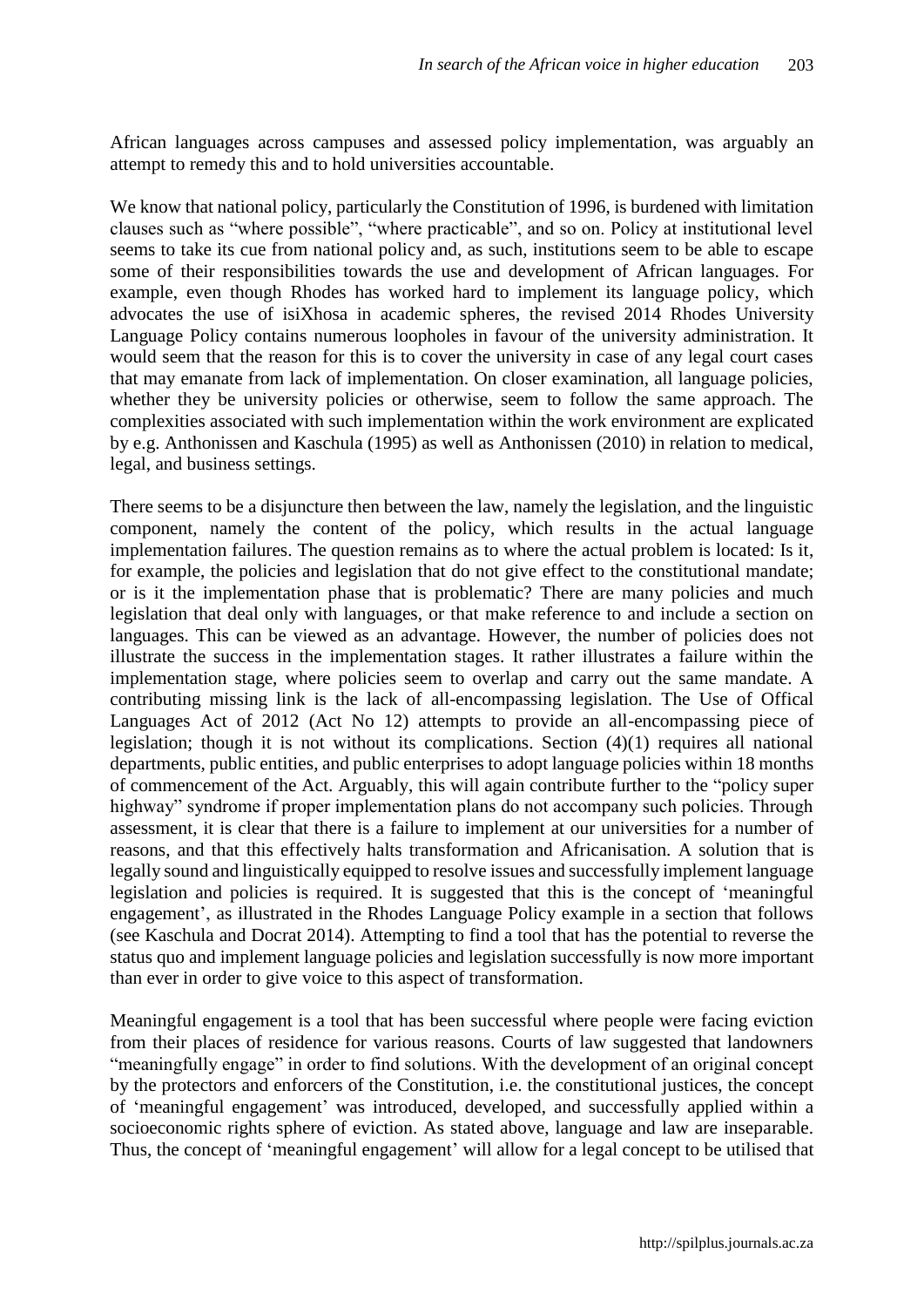has the potential to successfully implement language policies and legislation. There has been a constant call for engagement to occur, more recently by the late Neville Alexander (2013), who unequivocally stated: "My sincere wish is that readers will consider these thoughts, take a step back and try to get a perspective on what has actually been happening since 1990, when the new South Africa began. Even more optimistically, I hope that such a rethink will inspire the reader to want to find a point of engagement". It is really to re-engage once more with policy in a critical, consultative and robust manner. The tool of meaningful engagement with all stakeholders is proposed in the quest for successful language policy implementation and transformation not only within the country more generally, but within context-driven environments where language policies have been and are being drafted to assist with transformation; for example universities, banks, the schooling system, and within the broader public and private sectors. In other words, universities in particular need to meaningfully engage within their respective contexts in order to come up with language policies and implementation plans that have buy-in from all sectors of the university, and whereby the African voice is then pedagogically asserted through appropriate curriculum change.

## **3. The role of the university in voicing social needs through language usage**

What is now required at South African universities is an intersection of managerial staff, support staff, and the student and academic fraternity in a meaningfully engaged way, and not in a way that fosters opposition. Arguably, this will create mindfulness and inclusivity as part of a wider transformation of university culture that addresses the notion of previously silenced or marginalised voices (Langer 1989:69; Ting-Toomey 1999:3). This can be achieved by increasing the visibility of other languages used on campuses, while still supporting English as an LoLT. It is then about developing and promoting languages in order to create an appropriate multilingual and effective cognitive and intellectual environment. In earlier interviews with the late Nadine Gordimer, she rightly refers to English as an "adjunct African language", though a fully-developed language. It would therefore be important to emphasize the intellectualisation of African languages alongside English and to some extent Afrikaans. Arguably, as this article suggests, there is presently a renegotiation of new and old identities; especially at HWUs, English- and Afrikaans-medium institutions such as the University of Cape Town (UCT), Rhodes, and the University of KwaZulu-Natal (UKZN). The "Rhodes Must Fall" debate of 2015 and the removal of the Rhodes Statue at UCT, as well as the more recent "Fees Must Fall" protests of 2016, are examples of this renegotiation and asserting of contemporary voices. In this context, it is important to create "familiarity" rather than "identity vulnerability". It is about "…negotiating shared meanings in an interactive situation" (Ting-Toomey 1999:1-2). Even if one considers a small university such as Rhodes, more than 25 languages are represented and spoken on campus; with more than 1,600 of the 7,800 students speaking isiXhosa as a mother tongue.

In regard to this diversification of the student body, strategies for increased "social penetration" are also required as part of the transformation process (Chen 2003:225); i.e. designing appropriate curricula particularly in African languages, and making the languages visible through visual representation such as signage and multilingual graduation ceremonies. Deeper curriculum change and multilingual courses can arguably create meaningful interaction, despite perceived and stereotyped cultural differences. Intercultural communication and increased social cohesion is then inevitable in this context, thereby entrenching the African voice and identity. Therefore, South African universities must play a significant role in implementing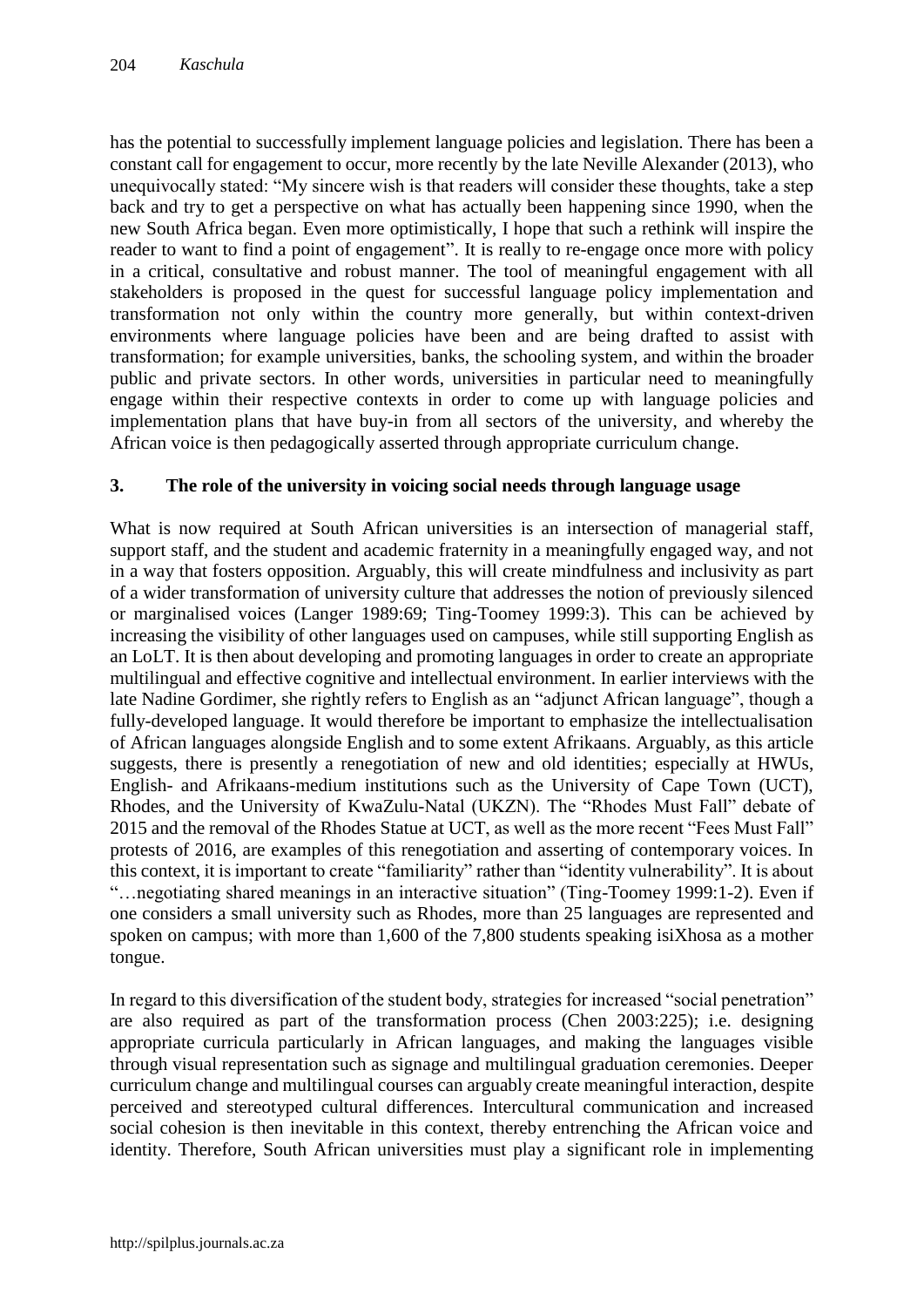multilingualism in the educational milieu in order to assist with the transformation and Africanisation of universities (Alexander 2002; Kaschula and Maseko 2009; Maseko 2014).

Part of this transformation deals with the notion of identity negotiation. The challenge at most South African universities is to negotiate an identity of belonging for students. Language and culture are important in this process, and acknowledgement thereof can create an environment conducive to inclusivity rather than exclusivity. Furthermore, an individual's self-identification through language opens up interaction with other cultures, thereby deepening a unified sense of voice rather than voiceless silence and cultural alienation. Developing mother-tongue and second-language vocation-specific courses is integral to fostering this sense of acceptance and inclusion (Maseko 2008; 2014). This will be discussed in more detail later in this article.

It is equally important to develop material in African languages to support the LoLT, which in most HEIs is English (Wolff 2002, 2013; Dalvit, Murray and Terzoli 2009; Sam 2010; Gambushe 2014; Mawonga 2014). The way in which we use and talk about languages at universities will influence campus "culture". Language is the vehicle of culture (Lanham 1980:11). In this regard, African languages are important in affirming an identity that has been undermined by dominant Eurocentric societal and institutional systems which tend to acknowledge and support the minority rather than the majority. In developing university programmes that promote multilingualism (as already suggested by Minister Nzimande as early as 2011 and quoted in Turner 2011), we should be informed by intercultural theorists such as Ting-Toomey (1999), Gudykunst (2003), and Collier (1997). Ting-Toomey talks of "identity vulnerability" where we communicate with unfamiliar people. Universities need then to create "identity security" through multilingual/multicultural programmes that serve to foster transformation. This is presently being done at UKZN with the introduction of isiZulu; and at Rhodes University with the compulsory teaching and learning of isiXhosa (mother-tongue and second-language) for Journalism.

Both Ting-Toomey and McLaren (1998:16) highlight the fact that culture is a changing human phenomenon that should be respected, both in terms of one's own culture and the values of others. Gudykunst (2003:163) points out that "[i]ntercultural communication…is conceptualised as communication between people from different…social classes, and interracial/interethnic communication…". On the one hand, culture is like an iceberg: the deeper layers – for example, traditions, beliefs, and values – are hidden from our view; we only see and hear the uppermost layers of cultural artefacts, fashion, trends, and pop music. On the other hand, culture is dynamic and changes with the people within the system. This dynamism can be reflected in the cultural artefact; for example, Western and African healing systems in pharmacy or medical courses. Shared features of South African "culture" seem to emerge only at the uppermost levels, and universities need to engage with this in creative ways in order to create a deeper meaning of social cohesion and a unified voice. Ting-Toomey (1999:3) states that "…the achievement of effective intercultural communication is dependent on people's ability to manage differences flexibly and mindfully". University courses should be underpinned by an ethos of respect for the self and others. They are central to university transformation; representing a deeper, more difficult level of transformation than e.g. visible multilingual signage or visual representation, though these are also important (Kaschula et al. 2009). It is these two facets of transformation that this article attempts to grapple with.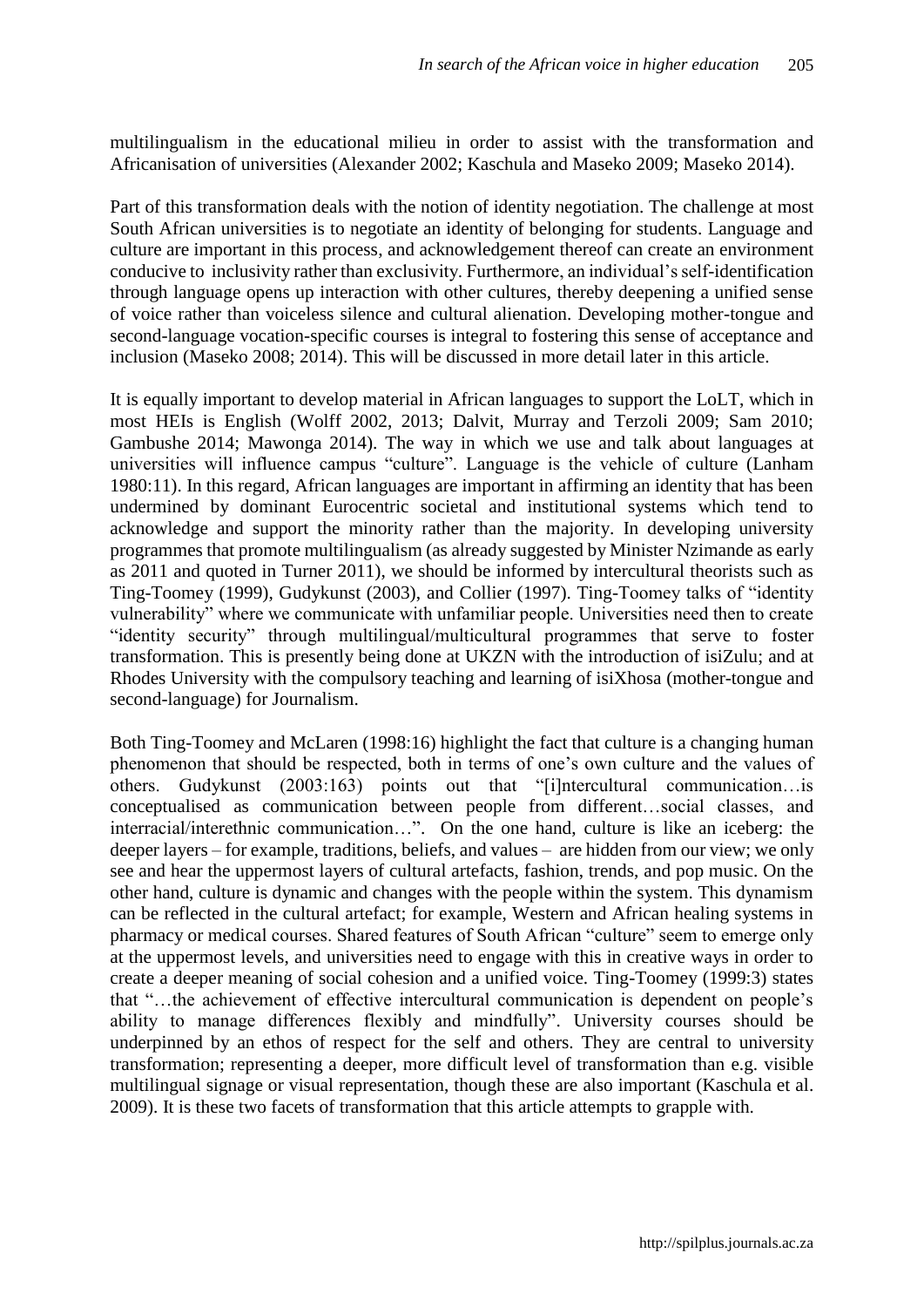#### **4. Linguistic best practices at our universities as part of broader transformation**

Most universities now have a language policy, but as already discussed, few are accompanied by successful implementation plans. According to Maseko (2008:70), "[i]ndigenous African languages in South African tertiary institutions, historically, have never been used in various teaching acts, across disciplines, for example, as mediums of instruction, or as languages of assessment". This is so even though there is clear evidence that their use to support the LoLT can improve cognition and social cohesion (Wolff 2002; Dalvit et al. 2009; Maseko 2011; Gambushe 2014). Although many of the 25 South African universities have a language policy that is favourable to the promotion of African languages, only a handful have implementation plans and are actively promoting African languages in their teaching acts; i.e., finding an African voice. An example of best practice related to the integration of language teaching within the sciences would be that of UCT, where since 2004 no medical student can graduate without passing vocation-specific courses in isiXhosa and Afrikaans. These languages are taught and assessed through a process of on-site clinical examinations (OSCEs), where the student is evaluated by both linguists and clinical skills experts when examining a patient. The objective is to evaluate how well the candidate examines the patient while using the patient's mother tongue; in this case isiXhosa, Afrikaans, or English (Kaschula 2013).

At UCT, there is also the innovative work of the relatively recently-formed Centre for African Language Diversity (CALDi), which researches Khoi and San languages; as well as the Centre for Higher Education (CHED), the latter focusing particularly on terminology development and the creation of isiXhosa glossaries to aid cognition and transfer to English (Madiba 2014). The University of KwaZulu-Natal also has innovative language-learning programmes in isiZulu for nursing and psychology, and recently made the study of isiZulu compulsory at the secondlanguage level (Ngcobo 2014). The University of Venda offers a Bachelor of Arts (BA) in IKS; and has introduced other African languages, including minority languages such as isiNdebele. A further example of best practice would be the isiXhosa glossaries that have been developed at the University of Stellenbosch as well as at the University of South Africa; for example in psychology. The Nelson Mandela Metropolitan University offers short courses in translation studies, and has opened a Translation and Interpretation Office as part of the Department of Applied Language Studies in the Faculty of Arts. The University of North-West has implemented a process of simultaneous translation within the lecturing system, and text editing programmes for African languages which are ongoing and contribute to concept formation and terminology development.

One of the proven initiatives is that being pursued at the University of Limpopo, which offers a BA degree in multilingualism (BA Contemporary English and Multilingual Studies (BA CEMS)), where some subjects are completed in Sepedi (Sesotho sa Leboa) and others in English (Ramani 2011). This is a model that universities need to explore further, and the number of students enrolling for this course has grown exponentially. What makes this approach unique is that it is a linguistically mutually inclusive approach that embraces both English and an African language. It is perhaps the "most complete response" to the 2002/3 Department of Education policy. A similar model has been approved for implementation by the Institutional Planning Committee at Rhodes, where a bilingual isiXhosa-English Foundation Phase Bachelor of Education (B.Ed) programme is to be piloted in 2015 in the hope of graduating students who have a better understanding of the concept of bilingualism and its educational value. There are also initiatives at Rhodes to aid cognition, understanding, and transfer to English by using the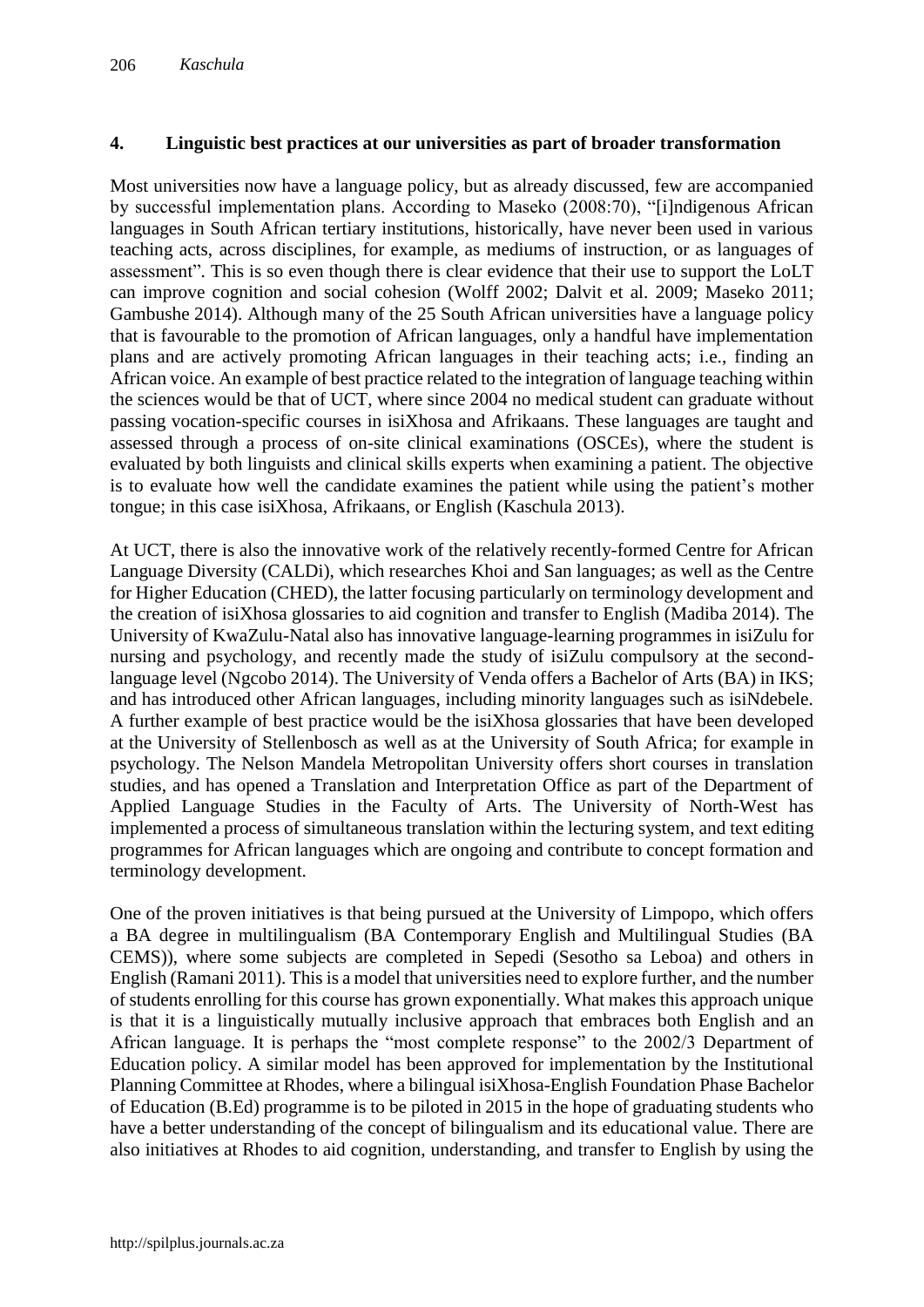mother tongue in cell biology and politics. In these subjects, MA research has contributed to terminology creation and to a broadening of the African voice within disciplines where teaching and learning previously took place only through the medium of English.

There are also individual courses at some institutions where mother-tongue-based bilingual education (MTBBE) models are followed; e.g. the Ulwimi Noluntu (Language and Society) course for isiXhosa 1 at Rhodes University. However, there has been limited experimentation across universities with this approach, aside from the Limpopo model outlined above that speaks to MTBBE. Mother-tongue and second-language isiXhosa students at Rhodes are taught in the same sociolinguistics class. Everything that is said in English is repeated in isiXhosa. Students are allowed to ask questions in either language, and are answered in that language with a brief explanation given in the alternate language. This approach has proven to be very empowering, particularly for the mother-tongue isiXhosa students who tend to ask many more questions when permitted to do so in isiXhosa, thereby showing greater conceptual engagement. The above also clearly speaks to deeper cognitive development through the transformation of curricula where students write assignments and tests in their respective mother tongues.

## **5. Rhodes University: A case study**

In a recent study, Stein (2014:3) suggests that while much has been achieved in terms of transformation of the student body at Rhodes, these initiatives, "…while commendable, have not gone far enough in terms of tackling the problem of Rhodes' 'racialized identity'". This can be said of most HWUs. In a similar vein, Mkhize (2005:119) describes the institution as a "…white colonial vestige in a predominantly black South Africa…", thereby bringing to the fore the colonial legacy and culture that still persists at the institution. Indeed, once again, the ongoing role of language usage in changing this "voiceless" legacy and enabling transformation and Africanisation is crucial, as shown below.

What follows is a brief analysis of the teaching and learning of isiXhosa at Rhodes University, arguably a success story; as well as the creation and implementation of a language policy at the university as part of greater transformation. The purpose of this case study is to assess the extent of meaningful engagement with regard to language issues and to provide a possible model for implementation; thereby contributing to ongoing transformation (Docrat and Kaschula 2015). Through engagement with management and recognising a need from the student body, isiXhosa mother-tongue courses were introduced in 2008. It is indeed almost inconceivable that a university in the heartland of amaXhosa speakers would not have offered isiXhosa at the mother-tongue level as part of the Africanisation of the university; where isiXhosa mothertongue students can learn about and in the language, creating "voice" where there was previously academic silence (Obanya 2004). Previously, students could only learn isiXhosa as a second or additional language. Today, there are 500 students studying isiXhosa at both mother-tongue and second-language levels at this university, from first year through to third year, Honours, MA, and PhD levels; as well as the vocation-specific courses discussed below. The Humanities Faculty Board has also accepted that postgraduate theses can now be written in a language other than English. Indeed, language has become a visible marker of Africanisation in what was arguably one of the most Eurocentric universities in South Africa, as reflected even in the controversial name "Rhodes University". As part of this transformation, vocation-specific courses have been developed in journalism, law, education, and pharmacy;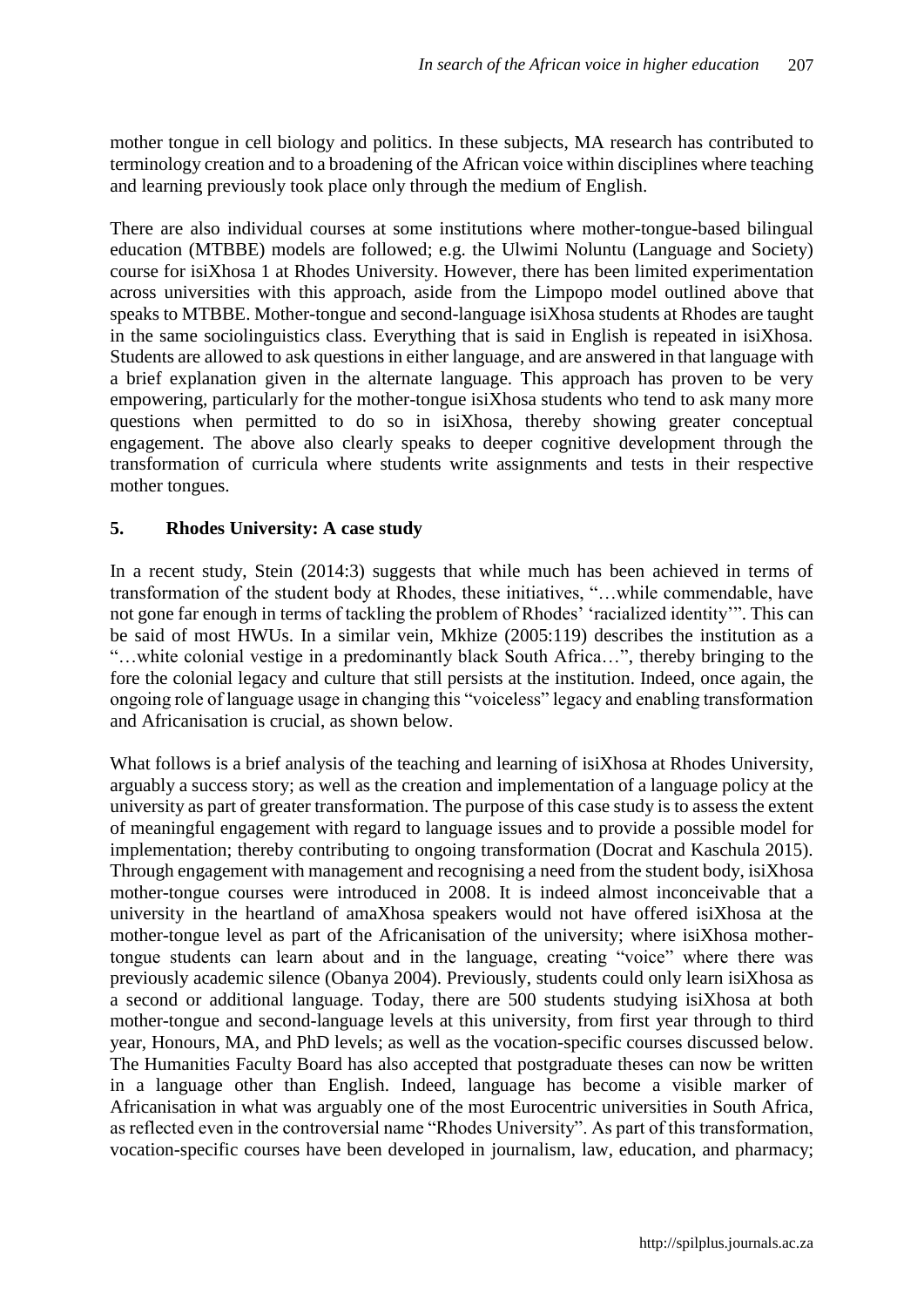with the isiXhosa course that forms part of journalism being compulsory at either the mothertongue or the second-language level. In other words, in the same way that a UCT student cannot graduate with a medical degree without passing isiXhosa and Afrikaans, journalism students at Rhodes must pass the required level of isiXhosa. When it comes to the teaching of African languages as second languages, generic first additional language or second-language courses do have their place. However, there needs to be a more integrated social approach to the teaching of these languages as part of transforming university curricula and culture, creating the "mindfulness" discussed earlier in this article. Furthermore, the development of vocationspecific courses is vital at this time in South Africa's socio-political history. There remains little evidence of a normalised, integrated, transformed, multilingual society, at least from a linguistic point of view. Instead, what exists now is a "linguistic fault line" which divides the "haves" and the "have-nots" into a three-tier economic system, based on those citizens who are communicatively competent in English, those who have a partial knowledge of the language, and those who speak no English at all (Alexander 2002). It could be argued that the growth in numbers and diversification of isiXhosa courses came about at Rhodes through a process of meaningful engagement with students, management, and experts in the respective fields such as pharmacy, as well as with practitioners on the ground. Interviews with practitioners and observations in loco influenced the design and content of the respective curricula.

The above developments are informed by the university language policy, which was accepted by the Senate and the University Council in 2005 and revised in 2014. As part of a meaningful engagement exercise, the university approved the formation of the University Language Committee in 2011. This committee is made up of representatives from across the university community, from support staff to students, professors, and deans of faculties. The main function of this committee is to oversee the implementation of multilingualism on campus in a meaningfully engaged manner, to organise annual multilingualism awareness events, as well as to revise the University Language Policy every three years (for further information, see Docrat and Kaschula 2015). The Rhodes Language Committee is based on the model followed at UCT.

The Rhodes language policy was revised in 2013, and the revisions were approved by the Senate and Council in 2014. The policy is trilingual and available in isiXhosa, English and Afrikaans. This policy revision involved an extensive attempt at meaningful engagement. A matrix containing a questionnaire was sent out to the entire university community, including the student council, all heads of departments, units, institutes, and trade unions. This was to assess the state of multilingualism on campus, and to assess further what the university community wished to achieve with regard to the implementation of the language policy and multilingualism. The responses to this questionnaire were collated and analysed by a subcommittee of the Language Committee. The sub-committee then reworked the policy in line with the collated comments and suggestions. The revised document was tabled a number of times to the Language Committee. Once accepted, it was forwarded to the Equity and Institutional Culture Committee, where it was again reworked by a sub-committee set up by the Vice-Chancellor, which included members of the Language Committee. It was then submitted for final approval from the Senate in May 2014 and duly accepted. The above data and analysis of process are included here as an example of an attempt at a meaningful engagement exercise to encourage transformation and Africanisation in a transparent and meaningful way. In this regard, the late Neville Alexander, in his extensive body of works ranging from the inception of a democratic South Africa to his last publication entitled *Thoughts on the New South Africa*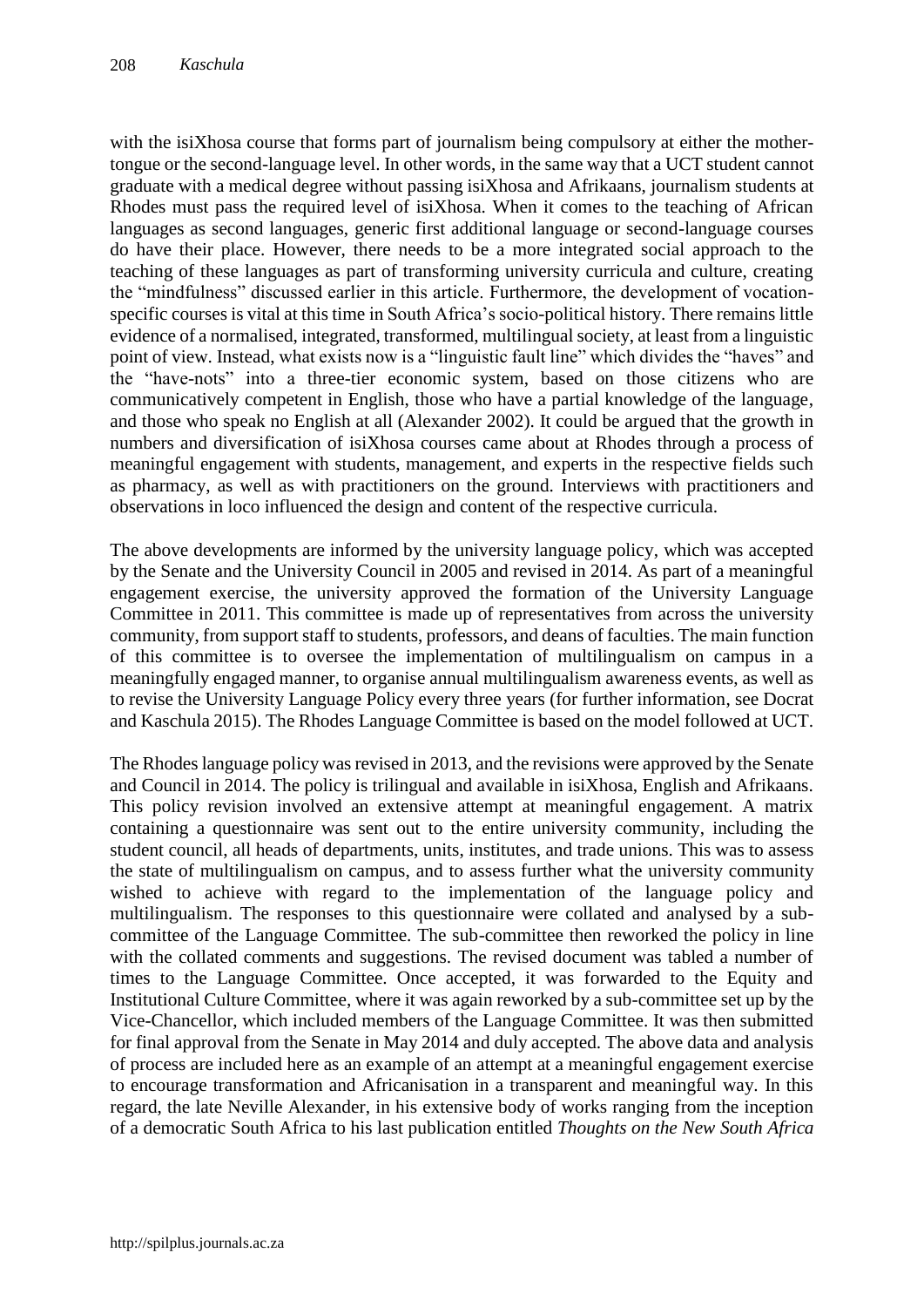(2013), points out that there has been no one policy or legislation that has addressed both the constitutional language provisions and been successfully implemented.

Furthermore, at Rhodes and various institutions of higher learning, the intellectualisation of African languages is seen as part of transformation at South African universities. At certain universities, this is being facilitated through centres; for example, the CHED at UCT and the Fundani Centre for Higher Education Development at the Cape Peninsula University of Technology. The University of Johannesburg has a Language Unit that fulfils this purpose. At other universities, it is being spearheaded by departments of African languages; for example at the University of Venda and the University of South Africa.

More recently, this intellectualisation is being facilitated by a Department of Higher Education and Training Catalytic Project in African language concept formation run by the Centre for Education Policy Development (CEPD) and hosted by Rhodes University. This project is working across universities, provinces, and languages. A further example is the National Research Foundation (NRF) Chair in the Intellectualisation of African Languages, Multilingualism and Education, hosted at Rhodes University and working in six areas of intellectualisation; namely policy formation, applied language studies, lexicography, terminology development, theoretical linguistics, and literature. The Chair facilitates national research in linguistic theory, applied language studies, and literary studies. This will hopefully lead the way for universities to see intellectualisation in process, and to see how it can assist with deeper transformation at South African universities.

# **6. Comparative intellectual views on the African voice in higher education**

One of the central themes presented at the Rhodes University transformation seminar referred to at the beginning of this article was that knowledge has roots from where it emanates, and that ordinarily the voice that transmits knowledge comes from within. It moves from the local to the global. Nkoane (2014:3) clearly states that "Africanisation is a platform that holds African experiences as sources for the construction of forms of knowledge". This implies that South African universities should embrace an African ethos, including using African languages to inform learning and teaching. This implies interdisciplinary approaches linked to African values, cultures, and languages.

In a similar argument, Steyn (2014:2) concludes that "racialized identities impact transformation – institutional culture, where our institutions remain white-oriented; the 'epistemologies of ignorance' which characterize white-dominated knowledge construction…where our thinking remains caught up in a racialized binary". Arguably, if we are to transform universities today, then the "racialized binary" can include all those who aspire to knowledge production as understood in a certain Western way, whether they are black or white. Again, the language issue comes into play, as intellectual domination is linked to English hegemony in the case of the African continent, and in particular in relation to southern Africa. It is then about expanding intellectual repertoires by using local knowledge as a point of reference, and thereby encouraging transformation once again at a deeper level.

Le Grange (2014:5) calls for socially-distributed knowledge through service courses to be part of wider transformation. He asks the pertinent question: "What knowledge is of most worth to South African university students located on the African continent and part of a global society?"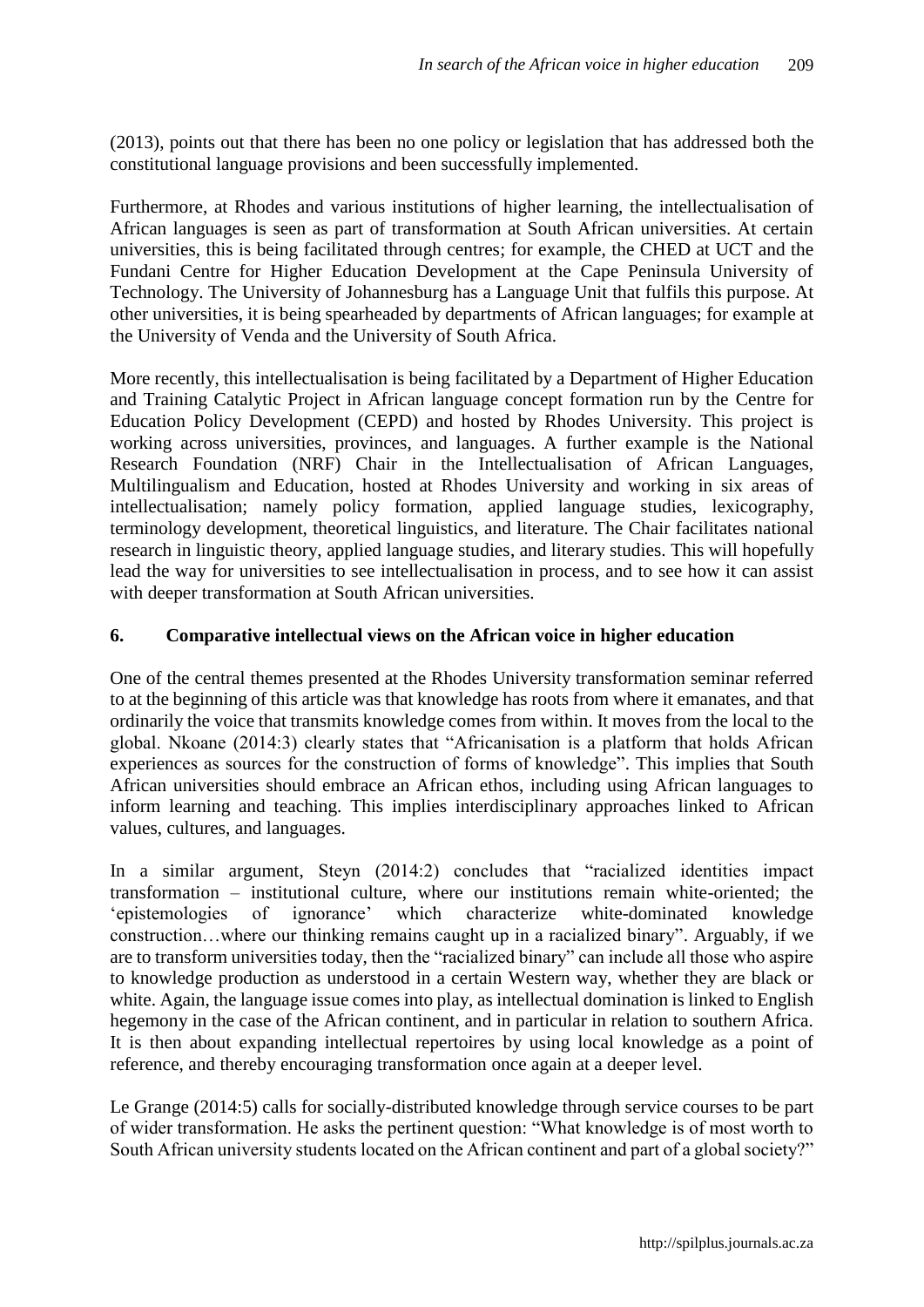He argues further that the downside of university autonomy is that "decolonization of the curricula" has often been left unaddressed. Again, this speaks to the necessity for each discipline to interrogate what knowledge really amounts to in our context, and highlights that this process may need to be driven collectively by university managers as well as the academic fraternity. In terms of research, Pityana (2014:12) emphasises the need to write and publish in African languages, and to create a "multi-ethnic curriculum". Similarly, Ntuli (2014:3) argues for "counter hegemonic discourses" and a "re-Africanisation" rather than Africanisation, allowing culture and language to become central in what we do at universities. Steyn (2014:6) summarises this as follows: "The central dynamic that needs to be addressed is the power imbalances that hold the normative in place, and prevents genuine dialogue between different traditions, allowing something new to emerge in which there is mutual influence, intellectual and cultural". Arguably, if one learns an African language as a second language, or one learns in one's mother tongue through the use of an intellectualised meta-African language, or one makes use of the mother-tongue meta-language to "translanguage" to English, this directly challenges the concept of holding the "normative in place", and it embraces transformation and Africanisation at its deepest level, that of cognition and thought-creation.

## **7. Conclusion**

What is suggested by the argument presented in this article is that the missing link in the Africanisation and transformation debate is the silent voice of language. Elbaz (1991:10) states that voice "…is always used against the background of a previous silence, and it is a political usage as well as an epistemological one". Language policy then relates to political usage, whereas cognition relates to epistemic access. It is language that underpins indigenous knowledge, knowledge formation, African identity, and culture. If African thought and knowledge has nothing to offer, then why do we have to fight in international courts to keep the names and knowledge associated with e.g. the Hoodia plant, Rooibos tea, the Lion King, and healing systems more generally? It is then how we choose to use our African knowledge and languages, and for what purposes we use them alongside English and Afrikaans on our campuses, that can serve as a tool in transformation and creating voice. Whether we teach an isiXhosa vocation-specific course for pharmacy students who are second-language speakers, or whether we offer history courses by using multilingual texts in translation for analysis (du Toit 2016), or whether we choose to offer isiZulu glossaries for better cognition and transfer to English in cell biology or psychology, this deeper curriculum transformation remains at the core of the Africanisation of South African universities and of re-connecting with the silent voice within us.

#### **Note**

The financial assistance of the NRF towards this research is hereby acknowledged. Opinions expressed and conclusions arrived at are those of the author and are not necessarily to be attributed to the NRF.

## **References**

Alexander, N. 2002. *An ordinary country. Issues in the transition from apartheid to democracy in South Africa.* Pietermaritzburg: University of Natal Press.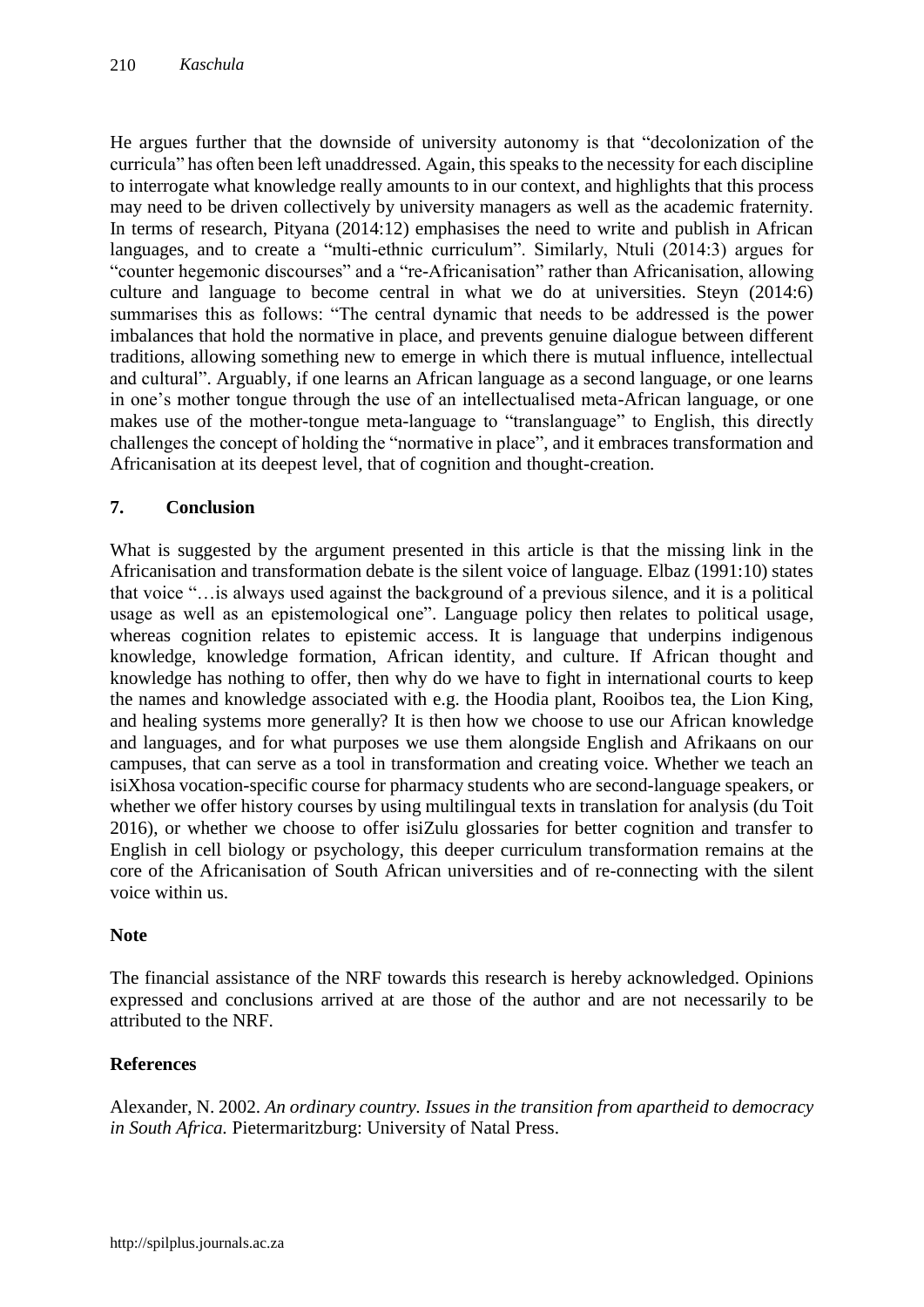Alexander, N. (ed.) 2005. *The intellectualisation of African languages.* Cape Town: PRAESA/University of Cape Town.

Alexander, N. 2013. *Thoughts on the new South Africa.* Johannesburg: Jacana Media.

Anthonissen, C. and R.H. Kaschula. 1995. *Communicating across cultures in South Africa. Toward a critical language awareness.* Johannesburg: Wits Press/Hodder & Stoughton.

Anthonissen, C. 2010. Managing linguistic diversity in a South African HIV/AIDS day clinic. In B. Meyer and B. Apfelbaum (eds.) *Multilingualism at work: From policies to practices in public, medical and business settings.* Amsterdam: John Benjamins. pp.71-96.

Anthonissen, C. 2013. 'With English the world is more open to you' – language shift as marker of social transformation. *English Today* 29(1): 28-35.

Busch, B., L. Busch and K. Press. (eds.) 2014. *Interviews with Neville Alexander. The power of languages against the language of power.* Pietermaritzburg: University of KwaZulu-Natal Press.

Chen, L. 2003. Communication in intercultural relationships. In W. Gudykunst (ed.) *Crosscultural and intercultural communication.* London: Thousand Oaks, New Delhi, Sage Publications. pp. 225-252.

Collier, M.J. 1997. Cultural identity and intercultural communication. In L. Samovar and R. Porter (eds.) *Intercultural communication. A reader.* San Francisco: Wadsworth. pp. 36-44.

Constitution of the Republic of South Africa, Act 108 of 1996.

Dalvit, L., S. Murray and A. Terzoli. 2009. Deconstructing language myths, which languages of learning and teaching in South Africa. *Journal of Education* 46: 33-56.

Department of Education. 2002. *Language policy for higher education.* Pretoria: Government Printers.

Department of Education. 2003. *Development of indigenous languages as mediums of instruction in higher education.* Report compiled by the Ministerial Committee appointed by the Ministry of Education. Pretoria: Government Printers.

Docrat, Z. and R.H Kaschula. 2015. Meaningful engagement: Towards a language rights paradigm for effective language policy implementation. *South African Journal of African Languages* 35(1): 1-9.

Du Toit, M. 2016. A multilingual approach to teaching South African history. In R. Kaschula and E. Wolff. (eds.) *Multilingual education for Africa: Concepts and practices.* Pretoria: Unisa Press. London and New York: Routledge.

Elbaz, F. 1991. Research in teachers' knowledge: The evolution of a discourse. *Journal of Curriculum Studies* 23(1): 28-35.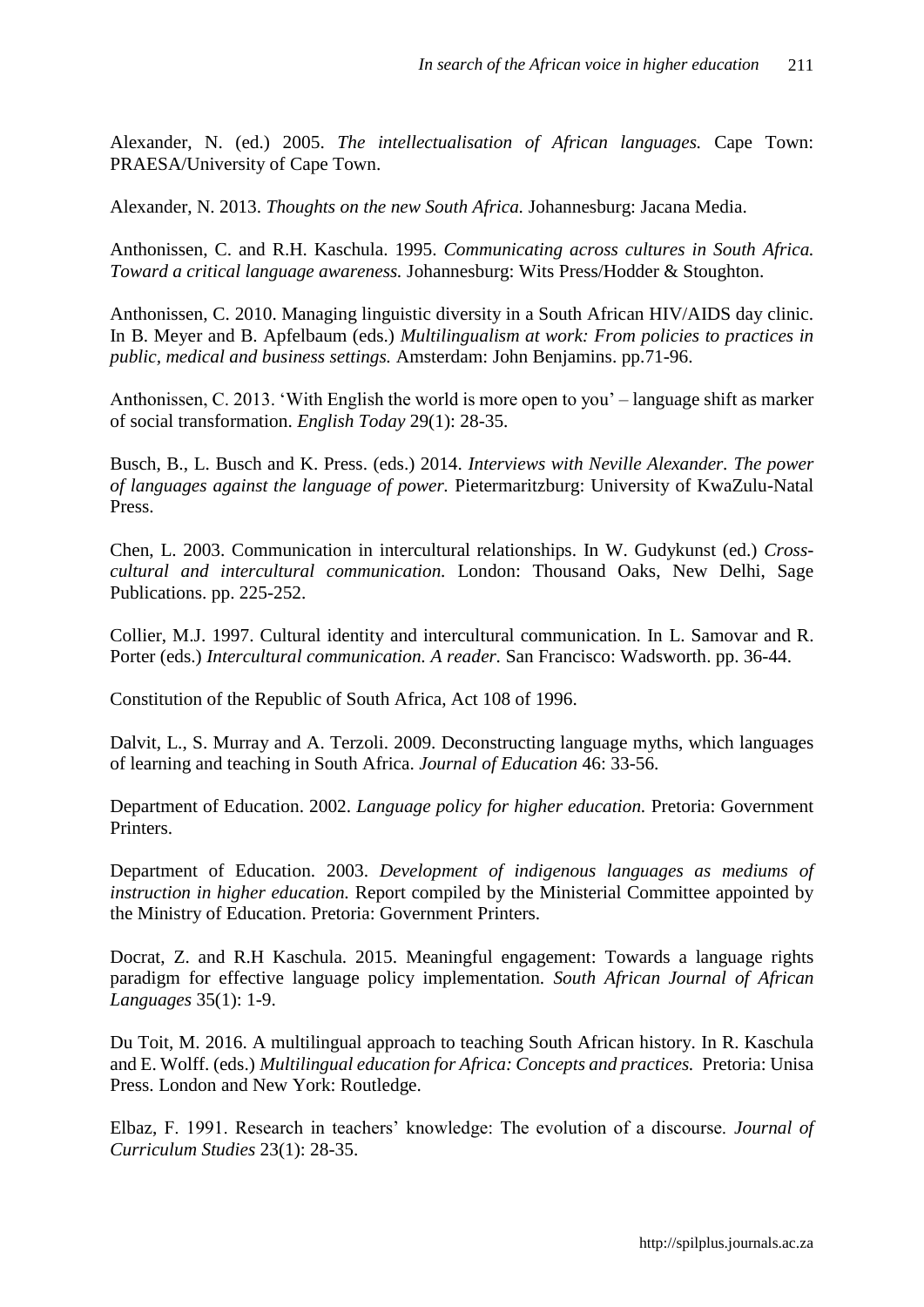Gambushe, W. 2014. *Implementation of multilingualism in South African higher education: Exploring the use of isiXhosa in teaching and learning at Rhodes University*. MA thesis. Grahamstown: Rhodes University.

Gudykunst, W. 2003. Issues in cross-cultural communication research. In W. Gudykunst (ed.) *Cross-cultural and intercultural communication.* London, Thousand Oaks, New Delhi: Sage Publications. pp. 149-161.

Horsthemke, K. 2014. Africanisation and the transformation of the higher education curriculum in South Africa: Limits and possibilities. Paper presented at the Rhodes University Seminar on Africanisation and Higher Education. Grahamstown.

Kaschula, R.H. and P. Maseko. 2009. Vocational language learning and teaching at a South African university, preparing professionals for multilingual contexts. *Stellenbosch Papers in Linguistics PLUS* 38: 130-142.

Kaschula, R.H., P. Maseko, L. Dalvit, T. Mapi, L. Nelani, B. Nosilela and M. Sam. 2009. An intercultural approach to implementing multilingualism at Rhodes University, South Africa. *Stellenbosch Papers in Linguistics PLUS* 39: 45-61.

Kaschula, R.H. 2013. Challenging the forked tongue of multilingualism: Scholarship in African languages in South African universities. In C. Altmayer and E. Wolff (eds.) *Africa: Challenges of multilingualism.* Frankfurt: Peter Lang. pp. 203-221.

Kaschula, R.H. and Z. Docrat. 2014. Meaningful engagement: Towards a coherent language rights paradigm for effective language policy implementation in South Africa. Conference paper read at the 18<sup>th</sup> African Languages Association of Southern Africa Conference. Mthatha: Walter Sisulu University.

Kotze, E. 2014. The emergence of a favourable policy landscape. In L. Hibbert and C.van der Walt (eds.) *Multilingual universities in South Africa. Reflecting society in higher education.* Bristol, Buffalo, Toronto: Multilingual Matters. pp. 15-27.

Lanham, L. 1980. Language and thought, exploring the implications of the Whorfian hypothesis in social science. Unpublished inaugural address. Grahamstown: Rhodes University.

Langer, E. 1989. *Mindfulness.* Reading, MA: Addison-Wesley.

Le Grange, L. 2014. Currere's active force and the Africanisation of the university curriculum. Paper presented at the Rhodes University Seminar on Africanisation and Higher Education. Grahamstown.

Madiba, M. 2014. Promoting concept literacy through multilingual glossaries: A translanguaging approach. In L. Hibbert and C. van der Walt (eds.) *Multilingual universities in South Africa. Reflecting society in higher education.* Bristol, Buffalo, Toronto: Multilingual Matters. pp. 68-87.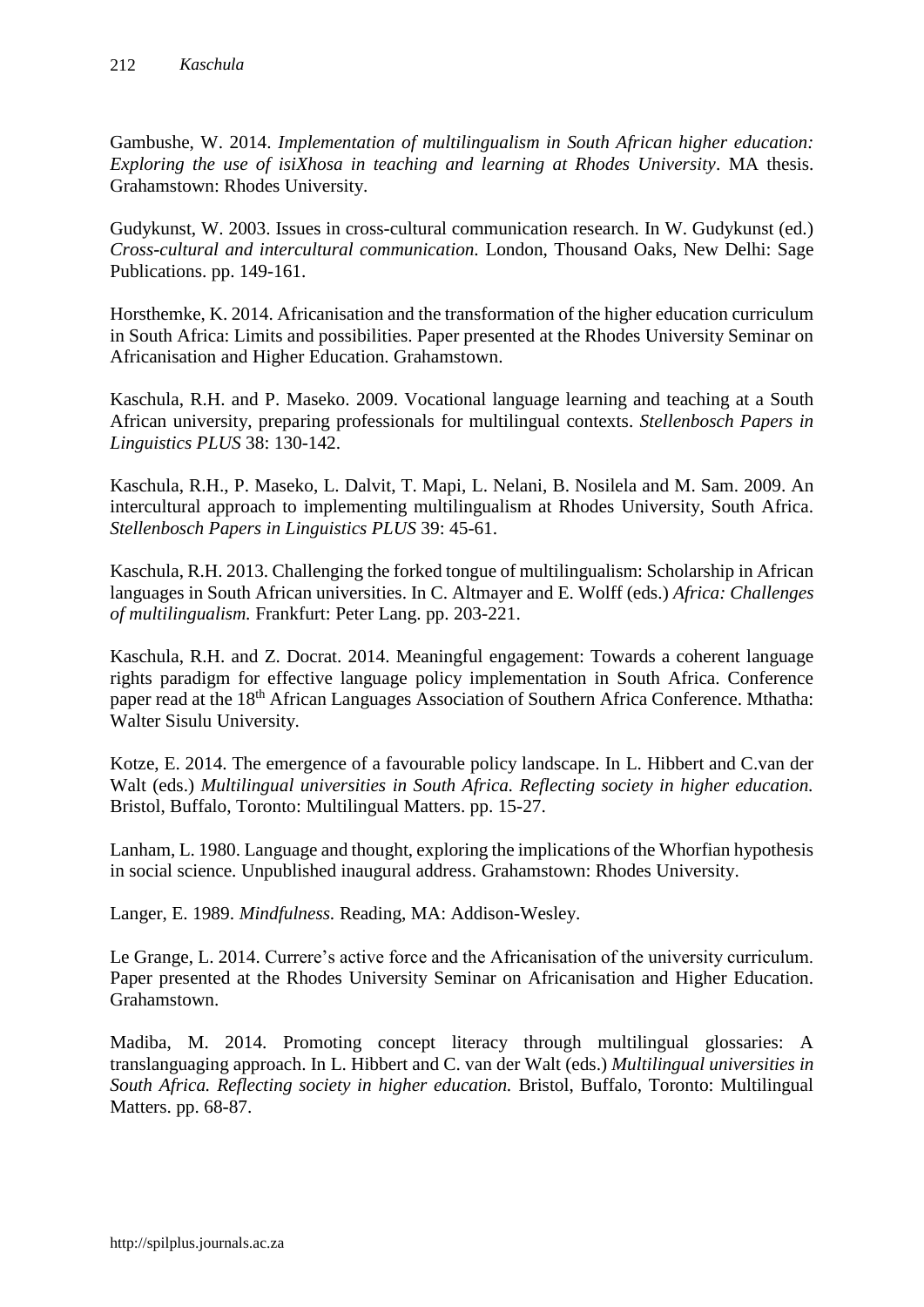Makgoba, M. and S. Seepe. 2004. Knowledge and identity: An African vision of higher education transformation. In S. Seepe (ed.) *Towards an African identity of higher education.*  Pretoria: Vista University & Skotaville Media. pp. 13-58.

Maseko, P. 2008. *Vocational language learning and how it relates to language policy issues*. MA thesis. Grahamstown: Rhodes University.

Maseko, P. 2011. *Intellectualisation of African Languages with particular reference to isiXhosa.* Doctoral dissertation. Grahamstown: Rhodes University.

Maseko, P. 2014. Multilingualism at work in South African higher education: From policy to practice. In L. Hibbert and C. van der Walt (eds.) *Multilingual universities in South Africa. Reflecting society in higher education.* Bristol, Buffalo, Toronto: Multilingual Matters. pp. 28- 45.

Mawonga, S. 2014. *Bilingual teaching practices in South African higher education: Making a case for terminology planning*. MA thesis*.* Grahamstown: Rhodes University.

McLaren, M. 1998. *Interpreting cultural difference. The challenge of intercultural communication.* Dereham: Peter Francis Publications.

Mkhize, N. 2005. Am I just a white-washed black woman? What transformation means to a privileged young black woman. *Agenda* 19(65): 116-122.

Ngcobo, S. 2014. Dual language instruction: Its impact on attitudes towards the role of African languages in education. In L. Hibbert and C. van der Walt (eds.) *Multilingual universities in South Africa. Reflecting society in higher education.* Bristol, Buffalo, Toronto: Multilingual Matters. pp. 123-144.

Nkoane, M. 2014. Is the notion of Africanisation an enabling premise for the transformation of South Africa universities in the 21<sup>st</sup> century? Paper presented at the Rhodes University Seminar on the Africanisation of Higher Education. Grahamstown.

Ntuli, P. 2014. Africanisation: The basis of self-transformation? Paper presented at the Rhodes University Seminar on the Africanisation of Higher Education. Grahamstown.

Obanya, P. 2004. *Learning in, with and from the first language.* PRAESA Occasional Paper, No. 19, Cape Town: PRAESA.

Pityana, B. 2014. Research and the African university. Paper presented at the Rhodes University Seminar on the Africanisation of Higher Education. Grahamstown.

Ramani, E. 2011. *BEEP Bulletin*. Alice: Fort Hare.

Raymond, D., R. Butt and D. Townsend. 1992. Contexts for teacher development: Insights from teachers' stories. In A. Hargreaves and M. Fullan (eds.) *Understanding teacher development.*  New York: Teachers College Press. pp. 143-162.